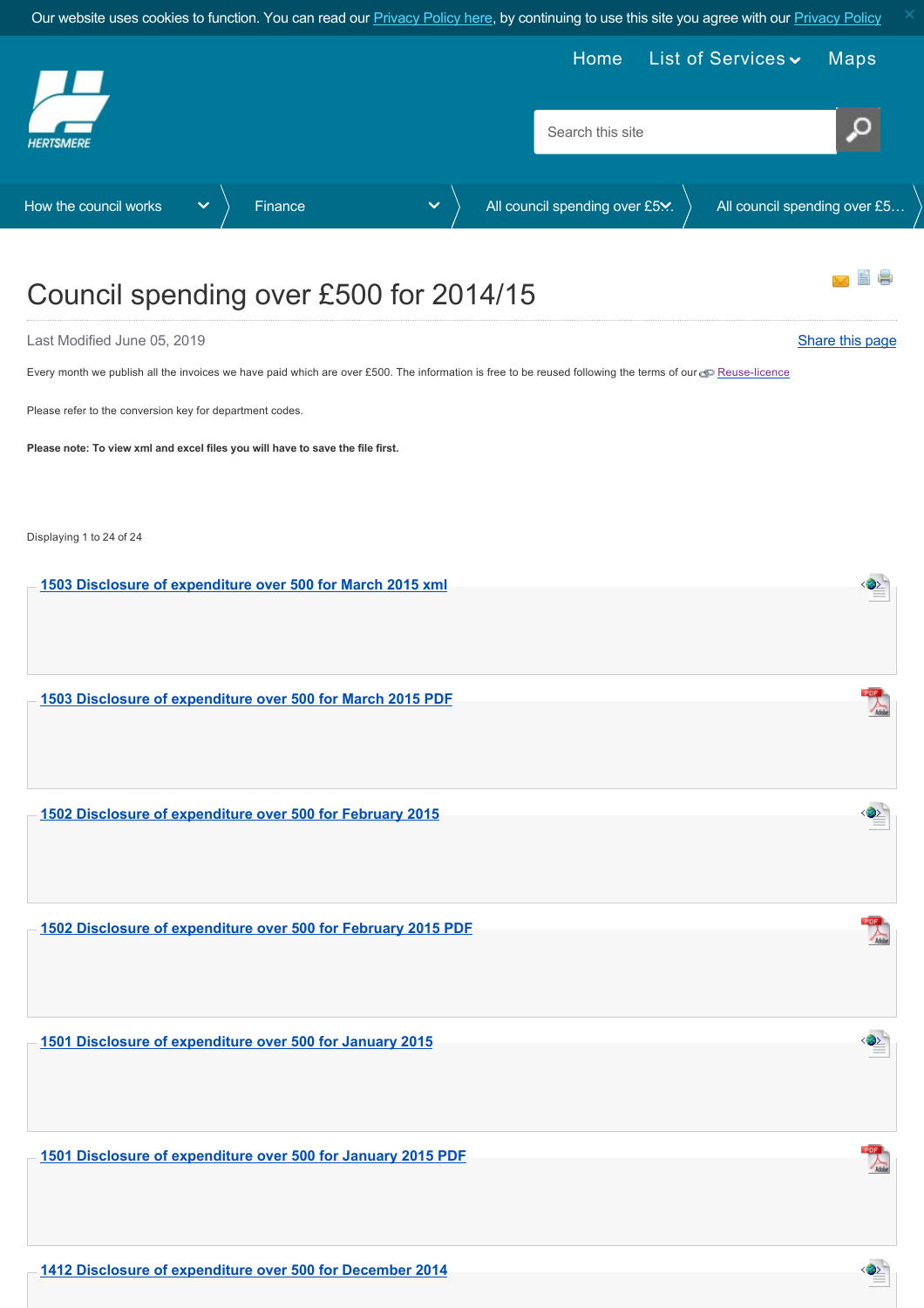**[1412 Disclosure of expenditure over 500 for December 2014 PDF](https://www.hertsmere.gov.uk/Documents/11-Your-Council/How-the-council-works/Finance/Disclosure-of-Expenditure-over-500/2014-15/1412-Disclosure-of-expenditure-over-500-for-December-2014-PDF.pdf)**

**[1411 Disclosure of expenditure over 500 for November 2014](https://www.hertsmere.gov.uk/Documents/11-Your-Council/How-the-council-works/Finance/Disclosure-of-Expenditure-over-500/2014-15/1411-Disclosure-of-expenditure-over-500-for-November-2014-xml.xml)**

**[1411 Disclosure of expenditure over 500 for November 2014 PDF](https://www.hertsmere.gov.uk/Documents/11-Your-Council/How-the-council-works/Finance/Disclosure-of-Expenditure-over-500/2014-15/1411-Disclosure-of-expenditure-over-500-for-November-2014-PDF.pdf)**

**[1410 Disclosure of expenditure over 500 for October 2014](https://www.hertsmere.gov.uk/Documents/11-Your-Council/How-the-council-works/Finance/Disclosure-of-Expenditure-over-500/2014-15/1410-Disclosure-of-expenditure-over-500-for-October-2014-xml.xml)**

**[1410 Disclosure of expenditure over 500 for October 2014 PDF](https://www.hertsmere.gov.uk/Documents/11-Your-Council/How-the-council-works/Finance/Disclosure-of-Expenditure-over-500/2014-15/1410-Disclosure-of-expenditure-over-500-for-October-2014-PDF.pdf)**

**[1409 Disclosure of expenditure over 500 for September PDF](https://www.hertsmere.gov.uk/Documents/11-Your-Council/How-the-council-works/Finance/Disclosure-of-Expenditure-over-500/2014-15/1409-Disclosure-of-expenditure-over-500-for-September-2014-PDF.pdf)**

**[1409 Disclosure of expenditure over 500 for September 2014](https://www.hertsmere.gov.uk/Documents/11-Your-Council/How-the-council-works/Finance/Disclosure-of-Expenditure-over-500/2014-15/1409-Disclosure-of-expenditure-over-500-for-September-2014.xls)**

**[1408 Disclosure of expenditure over 500 for August 2014 PDF](https://www.hertsmere.gov.uk/Documents/11-Your-Council/How-the-council-works/Finance/Disclosure-of-Expenditure-over-500/2014-15/1408-Disclosure-of-expenditure-over-500-for-August-2014-PDF.pdf)**

**[1408 Disclosure of expenditure over 500 for August 2014](https://www.hertsmere.gov.uk/Documents/11-Your-Council/How-the-council-works/Finance/Disclosure-of-Expenditure-over-500/2014-15/1408-Disclosure-of-expenditure-over-500-for-August-2014.xls)**

**[1407 Disclosure of expenditure over 500 for July 2014 PDF](https://www.hertsmere.gov.uk/Documents/11-Your-Council/How-the-council-works/Finance/Disclosure-of-Expenditure-over-500/2014-15/1407-Disclosure-of-expenditure-over-500-for-July-2014-PDF.pdf)**

**[1407 Disclosure of expenditure over 500 for July 2014](https://www.hertsmere.gov.uk/Documents/11-Your-Council/How-the-council-works/Finance/Disclosure-of-Expenditure-over-500/2014-15/1407-Disclosure-of-expenditure-over-500-for-July-2014.xls)**



G.